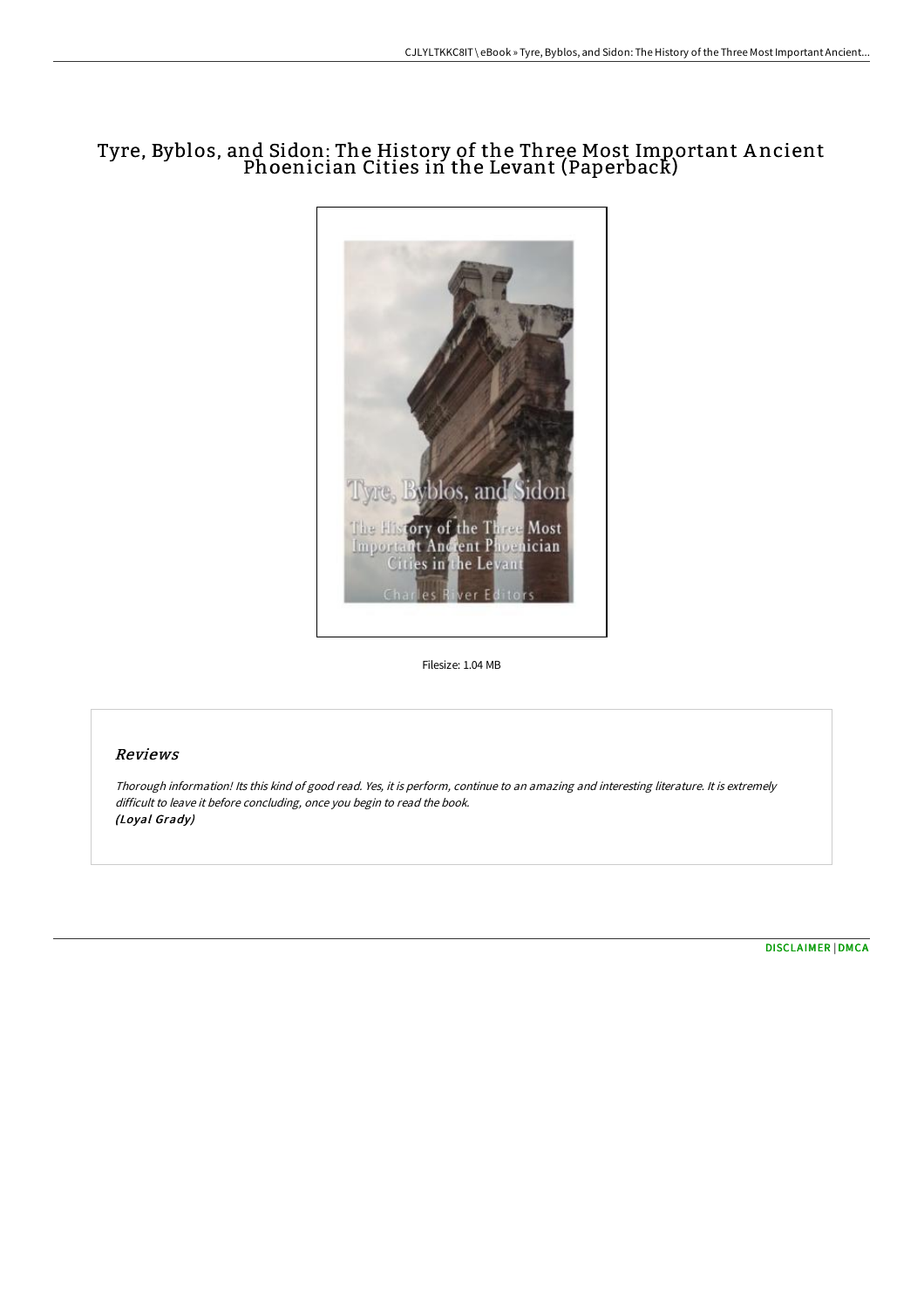### TYRE, BYBLOS, AND SIDON: THE HISTORY OF THE THREE MOST IMPORTANT ANCIENT PHOENICIAN CITIES IN THE LEVANT (PAPERBACK)



Createspace Independent Publishing Platform, 2016. Paperback. Condition: New. Language: English . Brand New Book \*\*\*\*\* Print on Demand \*\*\*\*\*. \*Includes pictures \*Includes ancient accounts describing the cities \*Includes a bibliography for further reading Of all the peoples of the ancient Near East, the Phoenicians are among the most recognizable but also perhaps the least understood. The Phoenicians never built an empire like the Egyptians and Assyrians; in fact, the Phoenicians never created a unified Phoenician state but instead existed as independent city-state kingdoms scattered throughout the Mediterranean region. However, despite the fact there was never a Phoenician Empire, the Phoenicians proved to be more prolific in their exploration and colonization than any other peoples in world history until the Spanish during the Age of Discovery. The Phoenicians were well-known across different civilizations throughout the ancient world, and their influence can be felt across much of the West today because they are credited with inventing the forerunner to the Greek alphabet, from which the Latin alphabet was directly derived. Nonetheless, the Phoenicians left behind few written texts, so modern historians have been forced to reconstruct their past through a variety of ancient Egyptians, Assyrian, Babylonian, Greek, and Roman sources. It s not even clear what the Phoenicians called themselves, because the name Phoenician is derived from the Greek word phoinix, which possibly relates to the dyes they produced and traded (Markoe 2000, 10). The mystery of the ancient Phoenicians is further compounded by the fact that archaeologists have only been able to excavate small sections of the three primary Phoenician cities: Byblos, Sidon, and Tyre. A network of this size, with hundreds of colonies and thousands of ships, had to be well-coordinated, and it was thanks to important cities along the Mediterranean coast. One of the most crucial cities in the...

 $\mathbb{R}$ Read Tyre, Byblos, and Sidon: The History of the Three Most Important Ancient Phoenician Cities in the Levant [\(Paperback\)](http://techno-pub.tech/tyre-byblos-and-sidon-the-history-of-the-three-m.html) Online

Download PDF Tyre, Byblos, and Sidon: The History of the Three Most Important Ancient Phoenician Cities in the Levant [\(Paperback\)](http://techno-pub.tech/tyre-byblos-and-sidon-the-history-of-the-three-m.html)